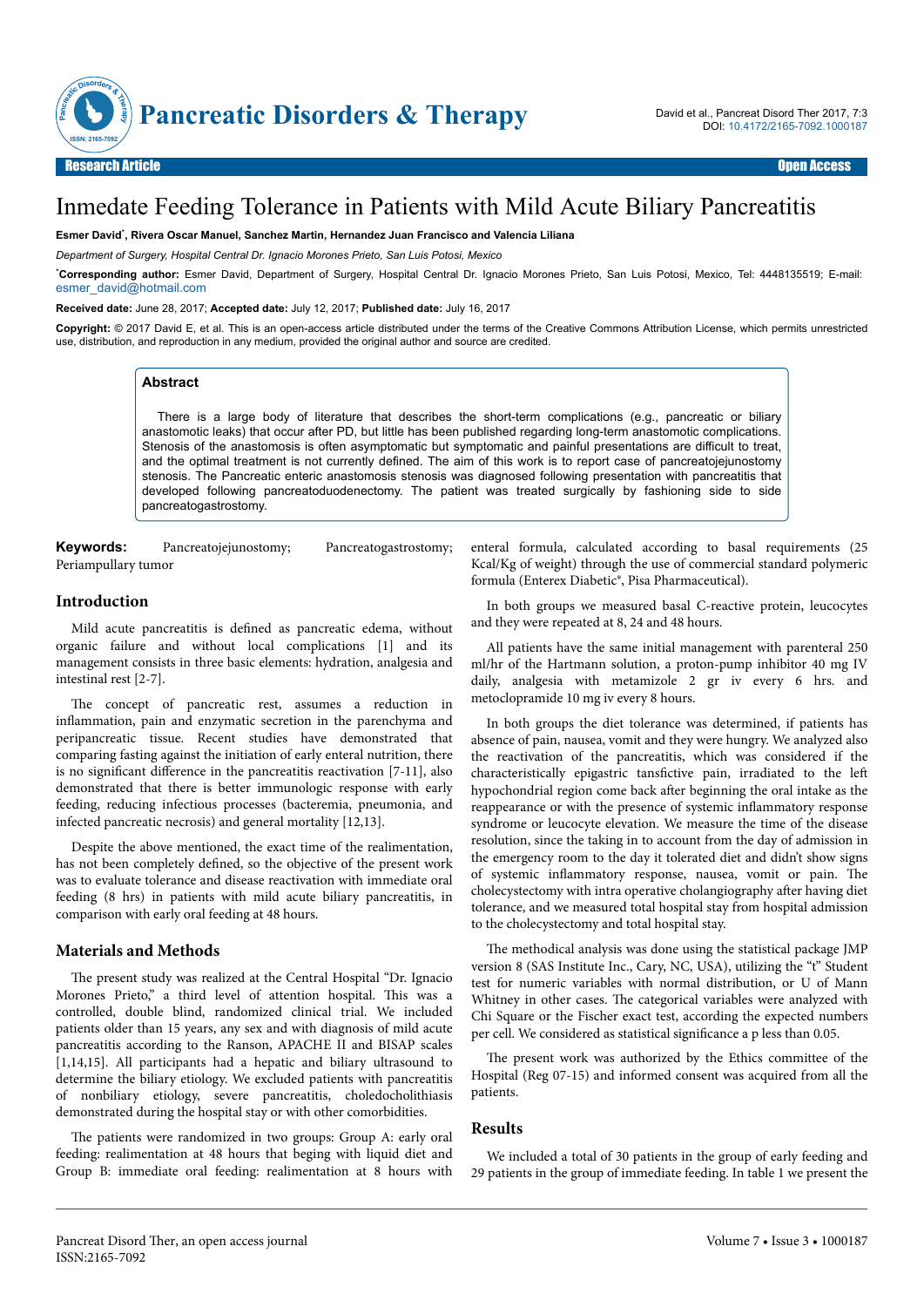basal characteristics of each group. As observed, we did not find any significant differences between both groups, so they were considered as comparable (Table 1).

| 1                            | Early feeding (n=30) | Immediate feeding | P     |
|------------------------------|----------------------|-------------------|-------|
| Age (years)                  | 38 (18-89)           | 37 (20-49)        | 0.946 |
| Sex (m: f)                   | 05:15                | 03:26             | 0.302 |
| <b>CMI</b>                   | $26.96 \pm 4.15$     | $26.35 \pm 4.41$  | 0.586 |
| initiation<br>Symptom<br>(h) | 44.4 (4-144)         | 31.10 (4-96)      | 0.172 |
| Leucocytes (103/µL)          | $8.9 \pm 4.3$        | $8.3 \pm 3.99$    | 0.547 |
| Amylase (U/L)                | $1357 \pm 689$       | $1523 \pm 587$    | 0.102 |
| Lipase (U/L)                 | $945 \pm 358$        | $1024 \pm 315$    | 0.119 |
| <b>EVA Initial</b>           | $5.9(2-10)$          | $5.7(0-10)$       | 0.785 |
| Ramson                       | 1.37                 | 1.3               | 0.276 |
| <b>APACHE II</b>             | $4.73 \pm 2.59$      | $4.65 \pm 3.16$   | 0.917 |
| <b>BISAP</b>                 | 0.36                 | 0.17              | 0.287 |

Table 1: Basals data of the both groups.

The abdominal pain, evaluated with the EVA scale, with no statistical difference at the 0, 8 and 48 hours 5.9 ( $\pm$  2.35), 5.7 ( $\pm$  2.58) and 2.2 ( $\pm$  2.1) for the first group vs 5.7 ( $\pm$  2.58), 2.17 ( $\pm$  2.0) and 0.13  $(\pm 0.35)$  of the second group.

The leucocytes as biochemical markers of inflammatory response, presented values at the beginning of the oral intake of 10.72 ( $\pm$  4.3)  $\times$  $103/\mu$ L in the group of early feeding, and of 10.85 ( $\pm$  3.99)  $\times$  103/ $\mu$ L in the group of immediate feeding, with no significative difference (p=0.905). At 48 hours, the group of early feeding presented values of 9.03 ( $\pm$  6.37)  $\times$  103/ $\mu$ L and in the group of immediate feeding of 7.71  $(\pm 2.42) \times 103/\mu L$ , with a p value of 0.143.

The C-reactive protein was found with values at admission of 4.24  $(\pm 5.85)$  mg/dL in the group of early feeding and at 3.52 ( $\pm$  4.4) mg/dL in the group of immediate feeding; at 48 hours it was at 3.71 ( $\pm$  5.33) and 2.05 ( $\pm$  2.99) respectively, without significant differences in both instances. There were no registered cases of systemic inflammatory response or organic failure in either group.

We have 8 patients (13.5%) who presented failure to refeeding because they continued with abdominal pain, 5 patients of the group of early feeding (16%) and 3 of immediate feeding (10.3%) without a statistical difference ( $p=0.4$ ).

We found a statistical difference for disease resolution and hospital stay, in favor of immediate feeding compare with early feeding, 2.39 to 0.3 days (p=0.0001) and 7.8 vs 5.4 days respectively (p-0.0003) (Figure 1).

In the patients follow up (within a month) we registered 2 readmissions, both of them in the early feeding group, for residual choledocholithiasis not documented at the first admission and both of them resolved by endoscopic cholangiography.

We did not document any local complications, like peripancreatic collections, it wasn't reported in the ultrasounds and because is a mild pancreatitis we didn't make a CT scan.



Figure 1: Hospital stancy comparing between both groups early and inmediate oral feeding.

#### **Discussion**

The objective of fasting, with the traditional and fundamental management of acute pancreatitis, has been "rest to the pancreatic gland" not permitting enzymatic secretion in response to cholecystokinin stimuli and minimizing stress of the gland, with the goal to decrease the auto digestion of the pancreas, and the exacerbation of tissue damage [8]. Even though the starting fasting is standardized, and generally well tolerated in patients with mild acute pancreatitis, the time necessary for refeeding the patient to avoid reactivation or exacerbation of the disease has been poorly studied in randomized clinical studies. Nevertheless, the actual studies suggests that in acute pancreatitis the secretion of zymogens in response to food has been slowed down, which allowed us to evaluate the early start of feeding, once the first fase of management has been start with hydration, analgesia and antiemetics, even without complete reduction of inflammatory parameters, as shown in other studies [16].

Our groups were homogenous in their basal characteristics, without differences in severity scales. All the patients received the same management, so the observed results could not be explained by unbalances in this potential confounders.

In previous studies performed, we have observed that pain reactivation during early feeding can occur in up to 19% of cases 11; in our study only 13.5% of the patients presented failure to refeeding because they continued with abdominal pain without a statistical significative difference and no ones have reactivation of the pancreatitis, which suggest a security in the start of nutritional oral intake at the first 8 hours of start the management of pancreatitis.

The obtained results with the measurement of the indirect acute fase reactants, like leucocytes count and C-reactive protein, had no significative differences comparing both groups, in their initial and 48 hour measurements respectively, but did show a tendency to be in lower counts to leucocytes and C-reactive protein for the group of immediate feeding. Нis matches with the information reported by